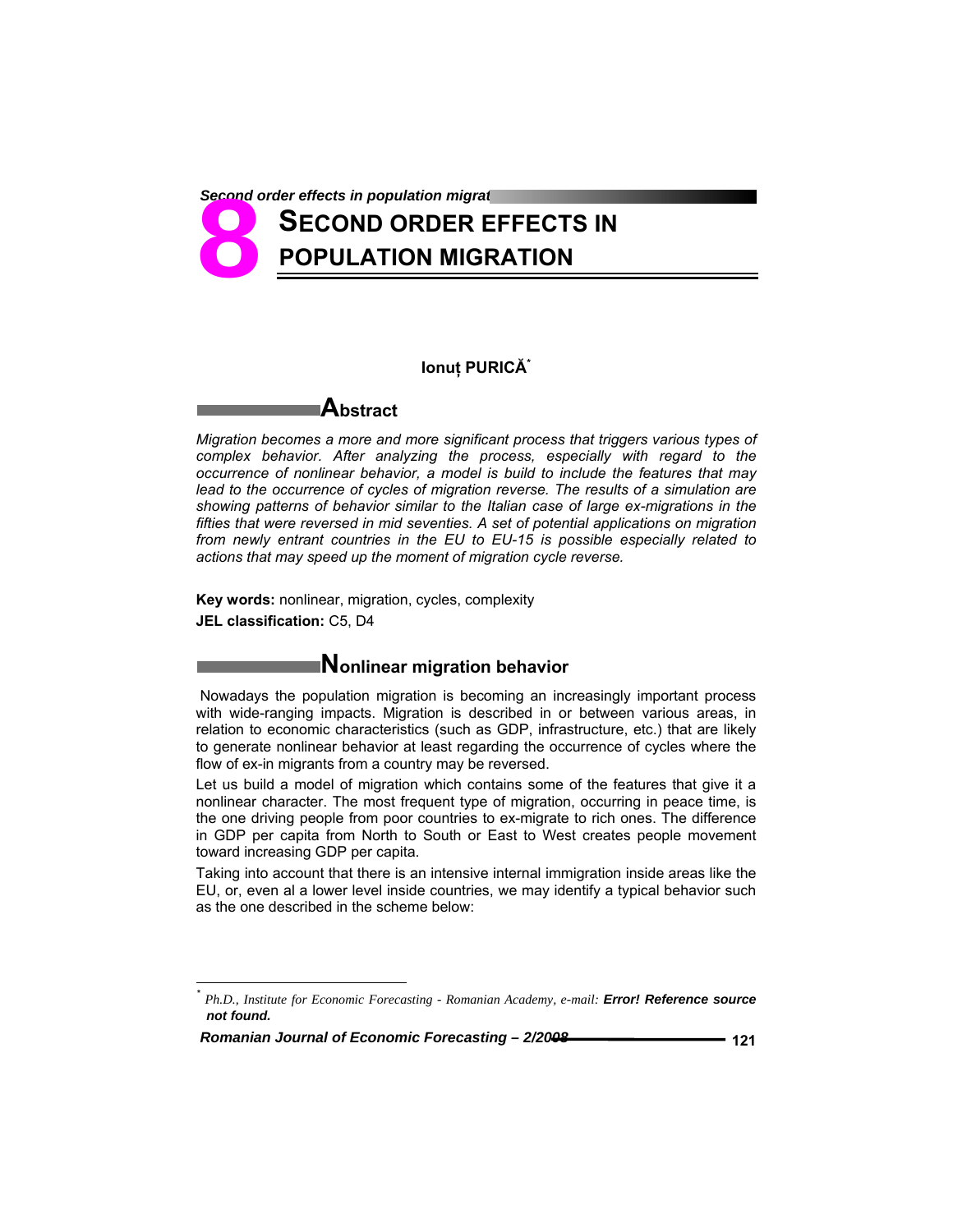#### **Diagram 1**



The quality of an economic infrastructure is determined by the efficiency with which an economy is able to make labor (active population) produce GDP, expressed in GDP per capita.

The population increase because of migration represents an increase in labor. Beyond a certain saturation limit of the infrastructure the rate of population increase will overcome the one of GDP. Thus, GDP per capita will diminish, this being perceived as poverty. We may say that massive increase of migrants into rich economies may over a certain limit bring an infusion of poverty.

Simultaneously, the investments made by rich economies to create/develop infrastructures in poor economic areas contribute to the increase in efficiency of those areas. Consequently GDP per capita will increase, being perceived as an import of well being into the poor economies.

## **Migration reversed cases**

If this perception is great enough the emigrational flux from the poor economy to the rich may reverse. Several cycles of this sort may show up on ex-in migration from initially poor countries. A conclusive example is the one of Italy, where, migration waves of the fifties were reversed in mid seventies (Figure1.) this being a sign that more efficient infrastructures were set up and operational (partially an effect of the Marshal Plan during that period).

**Figure 1**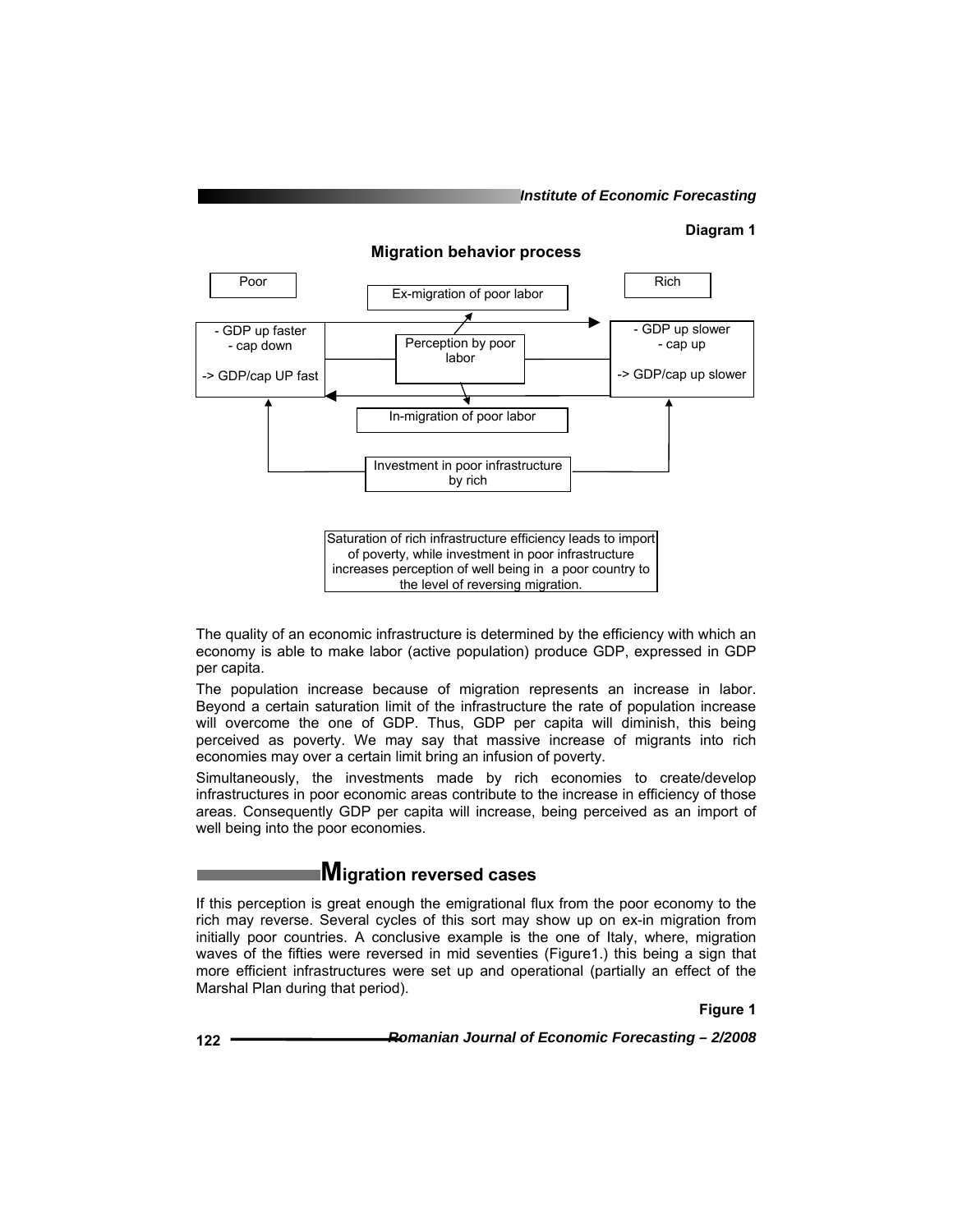

*Source ISTAT.* 

Another typical example is the South of Italy where 25 years ago emigration was the rule for the workers in the area. Investments done by the Government lead today to a significant slowdown or even a reverse of migration (which may have seemed impossible to an old Italian 30 years ago. Probably it would have been as unbelievable as the fall of communism 20 years ago. Obviously, the enlarged EU is witnessing a similar process from poorer Eastern Europe to richer Western Europe.

## **A (not so) simple model**

A behavior such as the one described above may be included into a scheme like the one below, done based on the 'I Think' software

### **Diagram 2**



The relations among various model components were defined to reflect the comments made in the previous paragraphs and are listed in the equations below: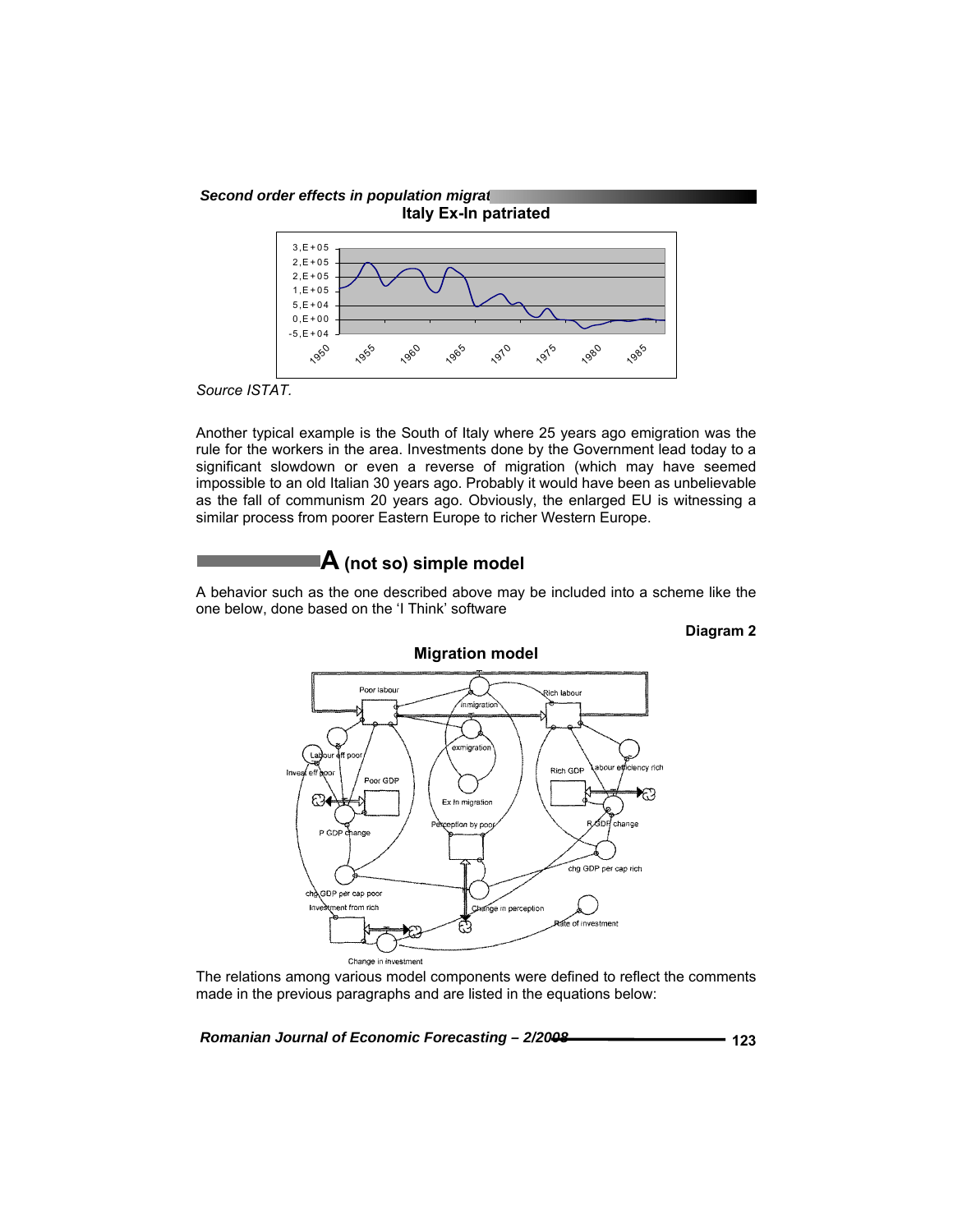*Institute of Economic Forecasting*

*Equations for Ex-In migration*  INIT Poor\_labour = 5E6 INIT Rich\_GDP = 40E9 INIT Poor\_GDP = 2.5E9 INIT Perception\_by\_poor = (Rich\_GDP-Poor\_GDP)/Rich\_GDP INIT Rich\_labour = 2E6 exmigration = Poor\_labour\*Perception\_by\_poor inmigration = (Rich\_labour-Poor\_labour)\*Perception\_by\_poor INIT Investment\_from\_rich = 0.001\*Rich\_GDP

*The following parameters are given in graphic form reflecting thesaturation trend mentioned above. The graphs are described numerically in the three equations that follow.* 

#### **Figure 2**

#### **The parameters in graphic format and the control panel for 'Rate of investment' as allowed by the model**





Invest\_eff\_poor = GRAPH(Investment\_from\_rich)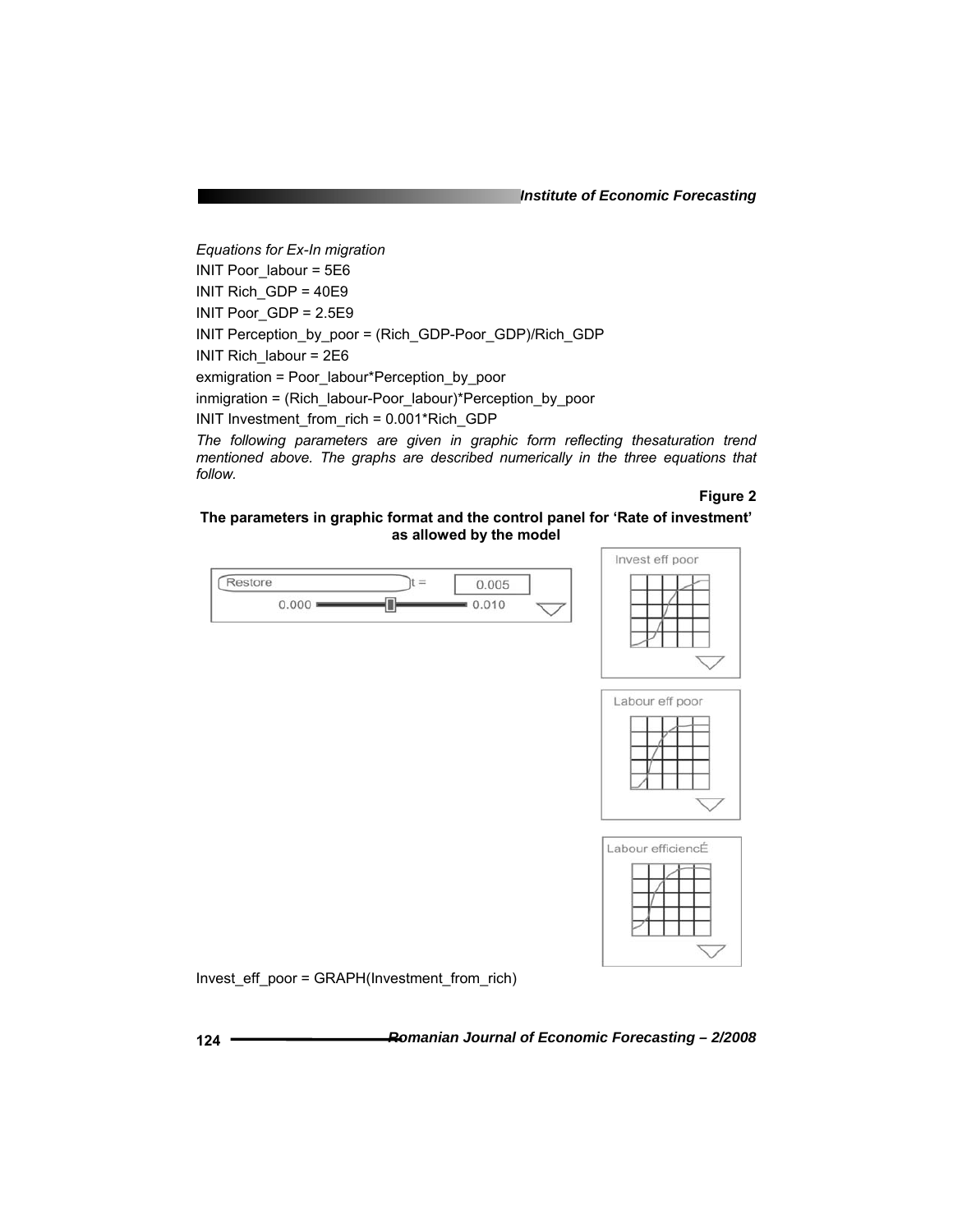**Second order effects in population migration** (0.00, 900), (5e+006, 1350), (1e+007, 2700), (1.5e+007, 4200), (2e+007, 11100), (2.5e+007, 19650), (3e+007, 23850), (3.5e+007, 25350), (4e+007, 26700), (4.5e+007, 27900), (5e+007, 28350)

Labour\_eff\_poor = GRAPH(Poor\_labour) (0.00, 0.00), (700000, 750), (1.4e+006, 4650), (2.1e+006, 14100), (2.8e+006, 21300), (3.5e+006, 24750), (4.2e+006, 26700), (4.9e+006, 26700), (5.6e+006, 26850), (6.3e+006, 27150), (7e+006, 27000)

P\_GDP\_change = (Invest\_eff\_poor+Labour\_eff\_poor)\*Poor\_labour-Poor\_GDP Labour\_efficiency\_rich = GRAPH(Rich\_labour)

(0.00, 3000), (700000, 4050), (1.4e+006, 7950), (2.1e+006, 18600), (2.8e+006, 23250), (3.5e+006, 26250), (4.2e+006, 28200), (4.9e+006, 28500), (5.6e+006, 28500), (6.3e+006, 28500), (7e+006, 28200)

R\_GDP\_change = (Labour\_efficiency\_rich-Rich\_GDP/Rich\_labour)\*Rich\_labour

chg\_GDP\_per\_cap\_poor = P\_GDP\_change/Poor\_labour

chg\_GDP\_per\_cap\_rich = R\_GDP\_change/Rich\_labour

Change\_in\_perception = (chg\_GDP\_per\_cap\_poor-chg\_GDP\_per\_cap\_rich)/ Perception\_by\_poor

Rate\_of\_investment = 1E-3 Change in investment = Rate of investment\*R\_GDP\_change-Investment\_from\_rich

Ex In migration = exmigration-inmigration

Poor labour(t) = Poor labour(t - dt) + (inmigration - exmigration)  $*$  dt

Rich GDP(t) = Rich GDP(t - dt) + (R\_GDP\_change)  $*$  dt

Poor GDP(t) = Poor GDP(t - dt) + (P\_GDP\_change) \* dt

Perception by poor(t) = Perception by poor(t - dt) + (Change in perception) \* dt

Rich\_labour(t) = Rich\_labour(t - dt) + (exmigration - inmigration)  $*$  dt

Investment from rich(t) = Investment from rich(t - dt) + (Change in investment) \* dt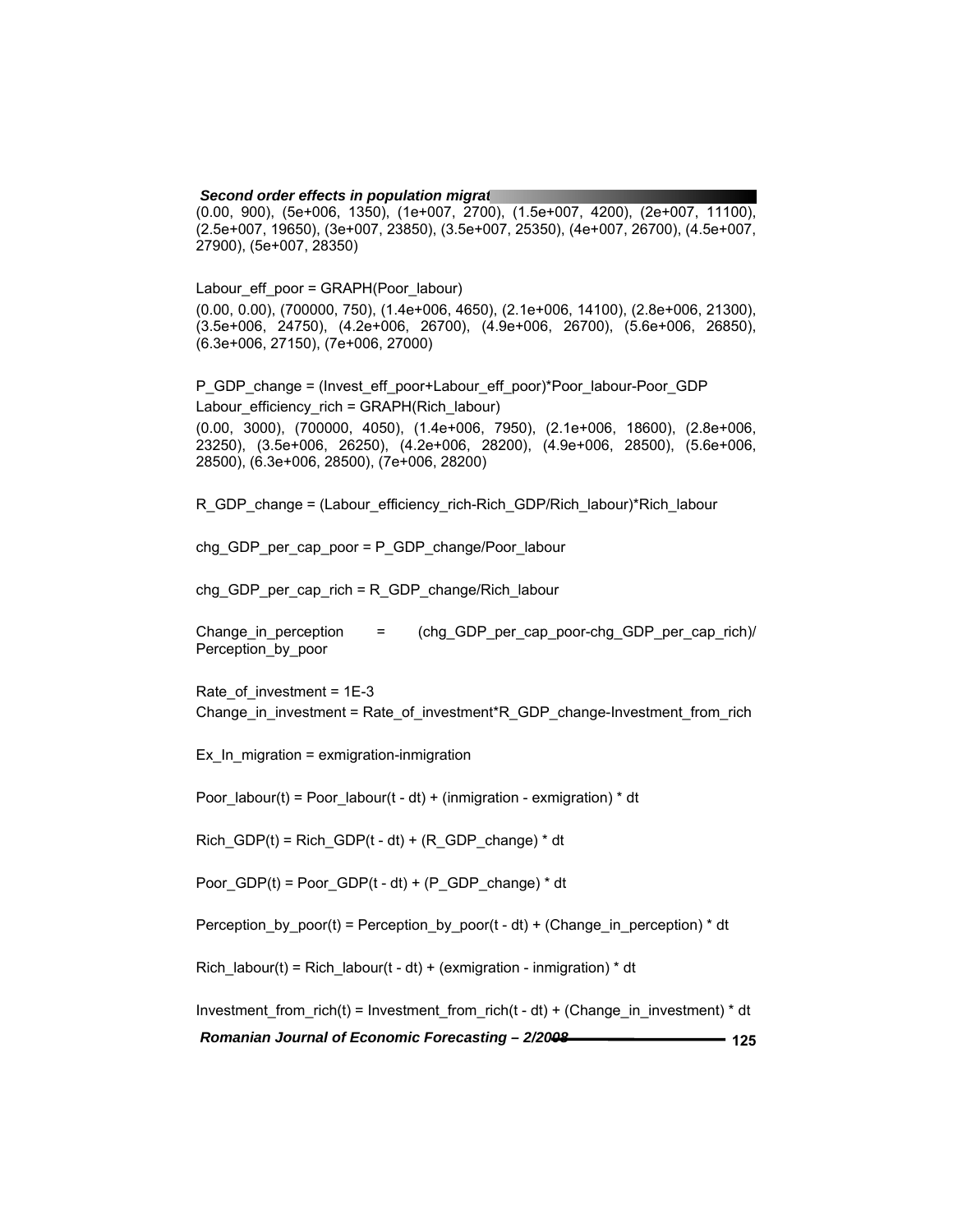exmigration = Poor\_labour\*Perception\_by\_poor inmigration = (Rich labour-Poor labour)\*Perception by poor

Invest eff poor = GRAPH(Investment from rich) (0.00, 900), (5e+006, 1350), (1e+007, 2700), (1.5e+007, 4200), (2e+007, 11100), (2.5e+007, 19650), (3e+007, 23850), (3.5e+007, 25350), (4e+007, 26700), (4.5e+007, 27900), (5e+007, 28350)

Labour\_eff\_poor = GRAPH(Poor\_labour) (0.00, 0.00), (700000, 750), (1.4e+006, 4650), (2.1e+006, 14100), (2.8e+006, 21300), (3.5e+006, 24750), (4.2e+006, 26700), (4.9e+006, 26700), (5.6e+006, 26850), (6.3e+006, 27150), (7e+006, 27000)

P\_GDP\_change = (Invest\_eff\_poor+Labour\_eff\_poor)\*Poor\_labour-Poor\_GDP Labour efficiency rich = GRAPH(Rich labour) (0.00, 3000), (700000, 4050), (1.4e+006, 7950), (2.1e+006, 18600), (2.8e+006, 23250), (3.5e+006, 26250), (4.2e+006, 28200), (4.9e+006, 28500), (5.6e+006, 28500), (6.3e+006, 28500), (7e+006, 28200)

R\_GDP\_change = (Labour\_efficiency\_rich-Rich\_GDP/Rich\_labour)\*Rich\_labour chg GDP per cap poor = P GDP change/Poor labour

chg\_GDP\_per\_cap\_rich = R\_GDP\_change/Rich\_labour

Change\_in\_perception = (chg\_GDP\_per\_cap\_poorchg GDP per cap rich)/Perception by poor

Change in investment = Rate of investment\*R\_GDP\_change-Investment\_from\_rich

Ex In migration = exmigration-inmigration

The values chosen for the parameters above are arbitrary but they obey the behavior trends described, e.g. saturation of GDP generated by increasing labor.

## **Results**

The dynamic regimes resulting from solving the equations in the model (using a 4 order Runge-Kutta method) are given in Figure 2 below.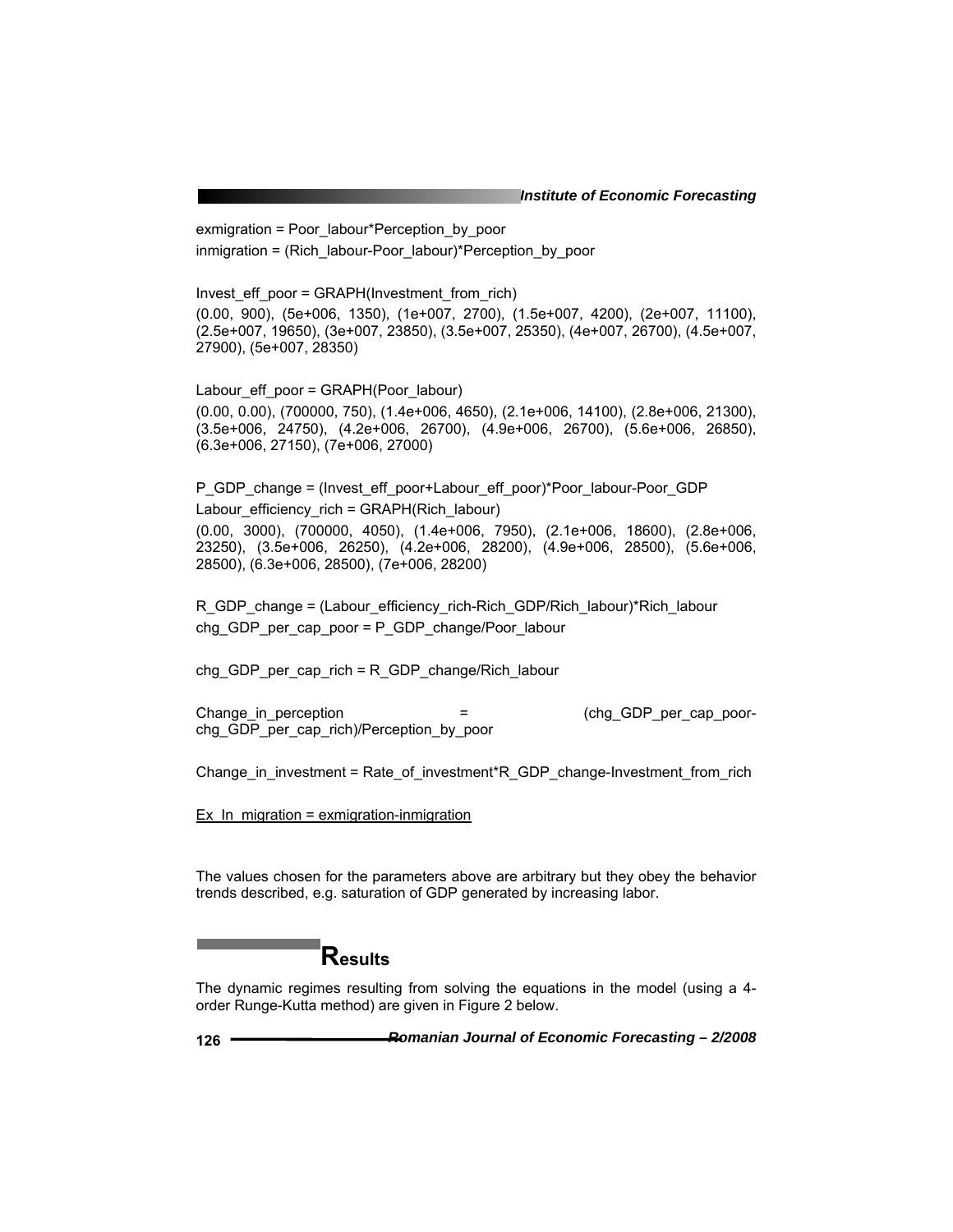

One may see that a large out-migration from the poor country is followed by a 'return home' and then, by more cycles driven by the investment from the rich and by attaining the saturation of efficiency in the rich economy. Looking at the evolution of poor labor and Poor GDP depicted below (Figure 3) one may see the occurrence of an attractor for the evolution trajectory of the system.



**Figure 3** 

The fact that dynamic stability may be shown to exist in such systems is leading to the conclusions presented in what follows.